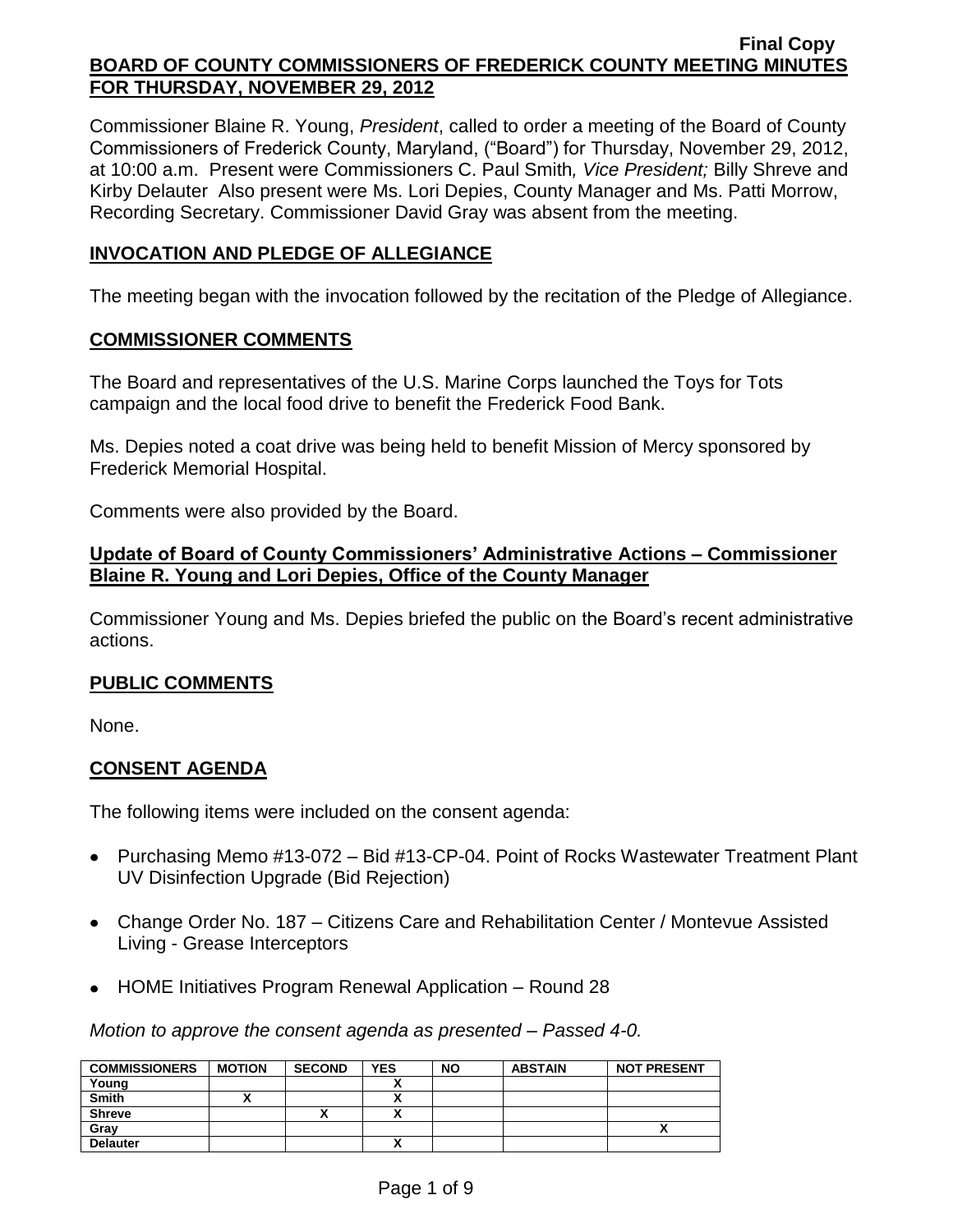### **WORKSESSION**

# **Options for the Citizens Care and Rehabilitation Center (CCRC) / Montevue Assisted Living – Lori Depies, Office of the County Manager**

Ms. Depies presented several options available to privatize the operations of the CCRC/MAL facility in order to eliminate the county's General Fund subsidy in the FY 2014 base budget and beyond.

Public comment was received from:

Dr. Sonja Sperlich, Chair of the Citizens Nursing Home Board of Trustees

*Motion to direct staff to move forward to piggyback a competitively bid request for proposal that would explore all options in terms of management and/or sale of CCRC and including the caveat of the county's responsibilities at Monetevue Assisted Living – Passed 3-0-1.*

| <b>COMMISSIONERS</b> | <b>MOTION</b> | <b>SECOND</b> | <b>YES</b>               | <b>NO</b> | <b>ABSTAIN</b> | <b>NOT PRESENT</b> |
|----------------------|---------------|---------------|--------------------------|-----------|----------------|--------------------|
| Young                |               |               |                          |           |                |                    |
| <b>Smith</b>         |               |               |                          |           |                |                    |
| <b>Shreve</b>        |               |               |                          |           |                |                    |
| Gray                 |               |               |                          |           |                | n                  |
| <b>Delauter</b>      |               | "             | $\overline{\phantom{a}}$ |           |                |                    |

## **Appointments/Reappointments to Boards/Commissions – Joyce Grossnickle, Office of the County Manager**

#### Commission on Aging

There was no public comment.

*Motion to approve the appointment of Ms. Ernell Graham to fill an unexpired term to expire June 30, 2014 – Passed 4-0.*

| <b>COMMISSIONERS</b> | <b>MOTION</b> | <b>SECOND</b> | <b>YES</b> | <b>NO</b> | <b>ABSTAIN</b> | <b>NOT PRESENT</b> |
|----------------------|---------------|---------------|------------|-----------|----------------|--------------------|
| Young                |               |               |            |           |                |                    |
| <b>Smith</b>         |               |               |            |           |                |                    |
| <b>Shreve</b>        |               |               |            |           |                |                    |
| Grav                 |               |               |            |           |                |                    |
| <b>Delauter</b>      |               |               |            |           |                |                    |

#### Historic Preservation Commission

There was no public comment.

*Motion to appoint Mr. Anthony Moscato, Jr., Mr. Steve Pippin and Ms. Joan Paine Porter to fill unexpired terms to expire June 30, 2015 – Passed 4-0.*

| <b>COMMISSIONERS</b> | <b>MOTION</b> | <b>SECOND</b> | <b>YES</b> | <b>NO</b> | <b>ABSTAIN</b> | <b>NOT PRESENT</b> |
|----------------------|---------------|---------------|------------|-----------|----------------|--------------------|
| Young                |               |               |            |           |                |                    |
| <b>Smith</b>         |               |               |            |           |                |                    |
| <b>Shreve</b>        |               |               |            |           |                |                    |
| Gray                 |               |               |            |           |                |                    |
| <b>Delauter</b>      |               |               |            |           |                |                    |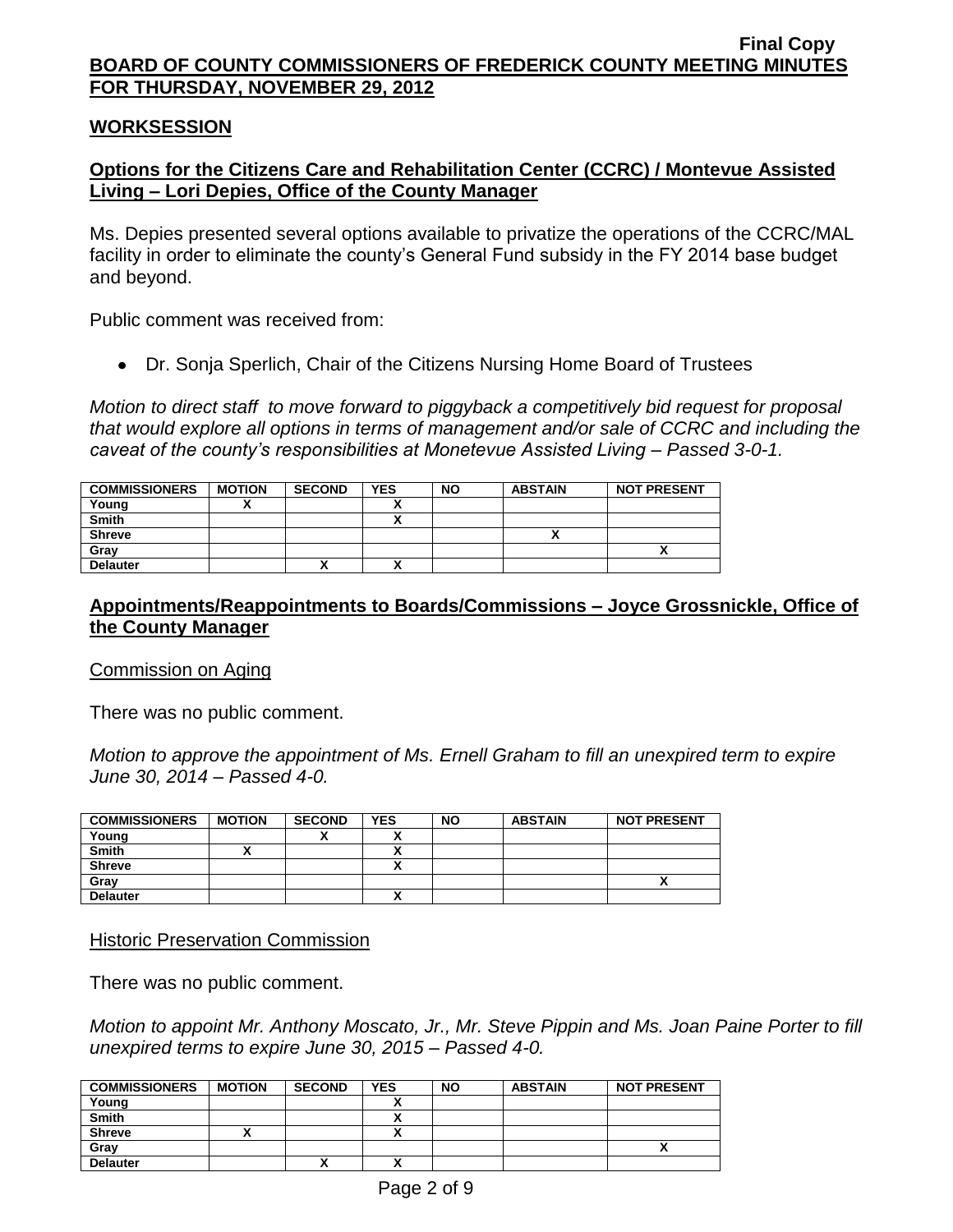Transportation Services Advisory Council

There was no public comment.

*Motion to appoint Mr. Roger Booth to serve as the business representative to fill an unexpired term to expire June 30, 2015, and to appoint Mr. Walt Stull, Councilman, City of Brunswick, to serve as the Frederick County Chapter MML representative – Passed 4-0.*

| <b>COMMISSIONERS</b> | <b>MOTION</b> | <b>SECOND</b> | <b>YES</b> | <b>NO</b> | <b>ABSTAIN</b> | <b>NOT PRESENT</b> |
|----------------------|---------------|---------------|------------|-----------|----------------|--------------------|
| Young                |               |               |            |           |                |                    |
| <b>Smith</b>         |               |               |            |           |                |                    |
| <b>Shreve</b>        |               |               |            |           |                |                    |
| Grav                 |               |               |            |           |                |                    |
| <b>Delauter</b>      |               |               |            |           |                |                    |

## **Maryland Neighborhood Conservation Initiative – Jenny Short, Citizens Services Division and Pat Fleet, Office of the County Manager**

Ms. Short and Ms. Fleet presented the resolution to approve the submission of a grant application for funding from the Maryland Neighborhood Conservation Initiative.

There was no public comment.

*Motion to authorize the staff to submit the funding application in the amount of \$1,951,500.00 to the Maryland Neighborhood Conservation Initiative Program through the Maryland DHCD and approve the resolution in support of the program; accept the funds if awarded and approve the subsequent related budget transfers; and authorize a local contribution of \$650,000.00 from the Housing Initiative Fund and approve subsequent related transfers – Passed 3-1.*

| <b>COMMISSIONERS</b> | <b>MOTION</b> | <b>SECOND</b> | <b>YES</b> | <b>NO</b> | <b>ABSTAIN</b> | <b>NOT PRESENT</b> |
|----------------------|---------------|---------------|------------|-----------|----------------|--------------------|
| Young                |               |               |            |           |                |                    |
| <b>Smith</b>         |               | ^             |            |           |                |                    |
| <b>Shreve</b>        |               |               |            |           |                |                    |
| Grav                 |               |               |            |           |                | Λ                  |
| <b>Delauter</b>      |               |               |            |           |                |                    |

(A copy of the approved/adopted resolution can be obtained in the County Manager's Office or from the county's website, [www.FrederickCountyMD.gov.](http://www.frederickcountymd.gov/))

## **FY 2013 Installment Purchase Program Easement Acquisition Cycle – Anne Bradley, Community Development Division**

Ms. Bradley presented the top ranked 16 applications and requested direction to forward them to public hearing and request the submission of bids for their easement values.

There was no public comment.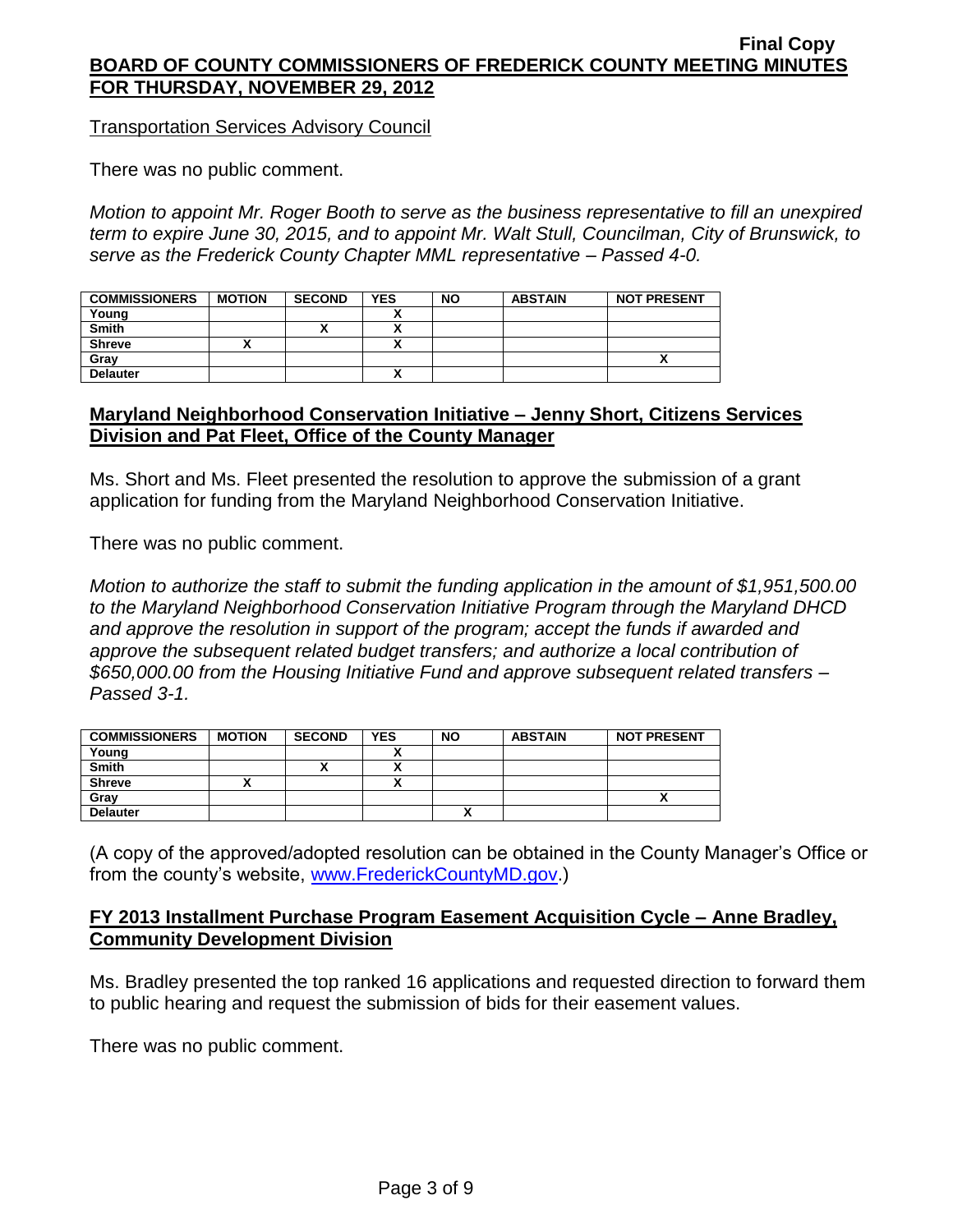*Motion to approve the ranking of the FY 2013 IPP applications as presented with the following recommendations:*

- *The top 16 farms be forwarded for a public hearing and applicants are to submit bids for their easement value;*
- *Values for parcels with no further subdivision rights be limited to \$1,000.00/acre; and*
- *Terms for the FY 2013 IPP easements be limited to 20-year terms – Passed 4-0.*

| <b>COMMISSIONERS</b> | <b>MOTION</b> | <b>SECOND</b> | <b>YES</b> | <b>NO</b> | <b>ABSTAIN</b> | <b>NOT PRESENT</b> |
|----------------------|---------------|---------------|------------|-----------|----------------|--------------------|
| Young                |               |               |            |           |                |                    |
| <b>Smith</b>         |               |               |            |           |                |                    |
| <b>Shreve</b>        |               |               | n          |           |                |                    |
| Grav                 |               |               |            |           |                |                    |
| <b>Delauter</b>      |               | '             |            |           |                |                    |

# **AGENDA BRIEFING**

Commissioner Young noted the Board would hold public hearings on Tuesday, December 4 at 7:00 p.m. regarding water and sewer user rates and proposed changes in solid waste tipping fees.

# **ADMINISTRATIVE BUSINESS**

# **Approval of Board of County Commissioners' Meeting Minutes**

*Motion to approve the minutes for Thursday, October 25, Thursday November 1, and Thursday, November 8, 2012 – Passed 4-0.*

| <b>COMMISSIONERS</b> | <b>MOTION</b> | <b>SECOND</b> | <b>YES</b> | <b>NO</b> | <b>ABSTAIN</b> | <b>NOT PRESENT</b> |
|----------------------|---------------|---------------|------------|-----------|----------------|--------------------|
| Young                |               |               |            |           |                |                    |
| <b>Smith</b>         |               |               |            |           |                |                    |
| <b>Shreve</b>        |               | ́             | ~          |           |                |                    |
| Gray                 |               |               |            |           |                | ,,                 |
| <b>Delauter</b>      |               |               | ~          |           |                |                    |

# **Presentation of Ordinance for Signature Purposes – Jefferson Technology Park Mixed Use Development Phase I Rezoning Amendment #R-05-1(A) (Public Hearing Held 11/13/12) – Kathy Mitchell, Office of the County Attorney**

Ms. Mitchell presented the ordinance.

*No action was taken as this item was presented for signature purposes.*

(A copy of the approved/adopted ordinance can be obtained in the County Manager's Office or from the county's website, [www.FrederickCountyMD.gov.](http://www.frederickcountymd.gov/))

**Presentation of Jefferson Technology Park Development Rights and Responsibilities Agreement for Signature Purposes (Public Hearing Held 11/13/12) – Eric Soter, Community Development Division and Kathy Mitchell, Office of the County Attorney**

Ms. Mitchell presented the agreement.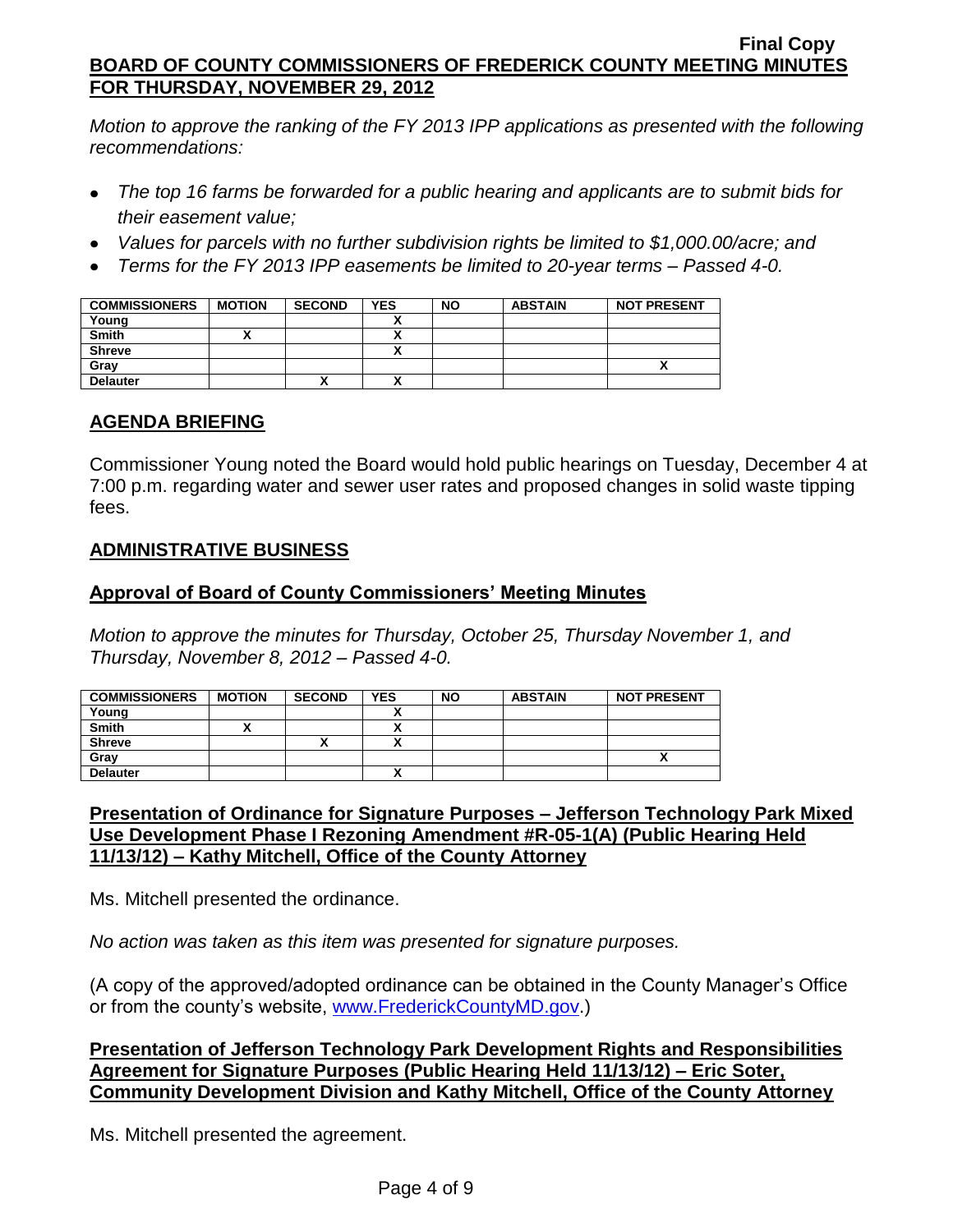*No action was taken as this item was presented for signature purposes.*

## **Bid Awards – Purchasing Memo #13-069 Software Upgrade of the Active Network Parks and Recreation Program (Sole Source) and Purchasing Memo #13-070 – Employee Assistance Program (Contract Renewal) (Originally scheduled for 11/20/12) - Diane George, Finance Division**

*Motion to approve Purchasing Memo #13-069 and Purchasing Memo #13-070 – Passed 4-0.*

| <b>COMMISSIONERS</b> | <b>MOTION</b> | <b>SECOND</b> | <b>YES</b>   | <b>NO</b> | <b>ABSTAIN</b> | <b>NOT PRESENT</b> |
|----------------------|---------------|---------------|--------------|-----------|----------------|--------------------|
| Young                |               |               |              |           |                |                    |
| <b>Smith</b>         |               |               |              |           |                |                    |
| <b>Shreve</b>        |               |               |              |           |                |                    |
| Grav                 |               |               |              |           |                |                    |
| <b>Delauter</b>      |               |               | $\mathbf{v}$ |           |                |                    |

## **Briefing on the New Best Available Technologies (BAT) Septic Systems Requirements – Dr. Barbara Brookmyer and George Keller, Health Services Division**

Mr. Keller briefed the Board on the new state septic system regulations.

*No action was taken as this item was informational.*

## **Ormonds Terrace Access to Ijamsville Road Memorandum of Understanding and Attached Budget Transfer – Jason Stitt, Public Works Division**

Mr. Stitt and Mr. Robert Shen, Public Works Division, presented the MOU which would allow the road frontage improvements for "The Manor at Holly Hills" development to be incorporated into the county's Ijamsville Road Phase II Capital Improvement Project.

*Motion to approve the MOU and budget transfer as presented – Passed 4-0.*

| <b>COMMISSIONERS</b> | <b>MOTION</b> | <b>SECOND</b> | <b>YES</b> | <b>NO</b> | <b>ABSTAIN</b> | <b>NOT PRESENT</b> |
|----------------------|---------------|---------------|------------|-----------|----------------|--------------------|
| Young                |               |               |            |           |                |                    |
| <b>Smith</b>         |               |               |            |           |                |                    |
| <b>Shreve</b>        |               |               |            |           |                |                    |
| Gray                 |               |               |            |           |                |                    |
| <b>Delauter</b>      |               | "             |            |           |                |                    |

# **Memorandum of Understanding (MOU) Regarding Parkland Area Dedication – The Manor at Holly Hills – Michael Chomel, Office of the County Attorney**

Mr. Chomel presented the MOU.

Mr. Andrew DiPasquale, Esquire, Miles and Stockbridge, commented on the MOU.

*Motion to approve the MOU as presented – Passed 4-0.*

| <b>COMMISSIONERS</b> | <b>MOTION</b> | <b>SECOND</b> | <b>YES</b> | <b>NO</b> | <b>ABSTAIN</b> | <b>NOT PRESENT</b> |
|----------------------|---------------|---------------|------------|-----------|----------------|--------------------|
| Young                |               |               |            |           |                |                    |
| <b>Smith</b>         |               |               |            |           |                |                    |
| <b>Shreve</b>        |               |               |            |           |                |                    |
| Gray                 |               |               |            |           |                |                    |
| <b>Delauter</b>      |               | ↗             |            |           |                |                    |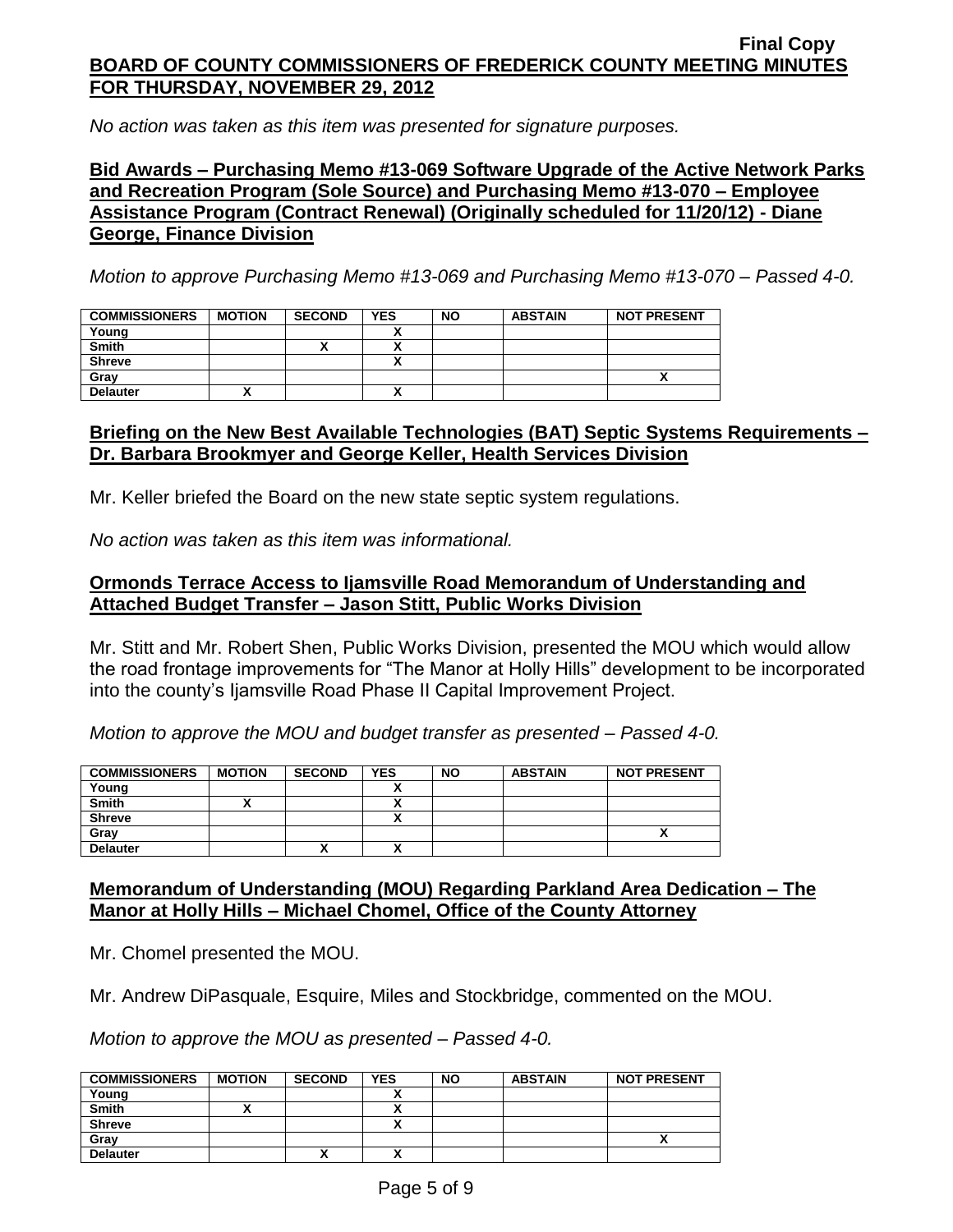*Motion to bring back an opinion from the Parks and Recreation Division staff and the Frederick County Parks and Recreation Commission regarding the possible future conveyance of parkland associated with the Manor at Holly Hills - Passed 3-1.*

| <b>COMMISSIONERS</b> | <b>MOTION</b> | <b>SECOND</b> | <b>YES</b> | <b>NO</b> | <b>ABSTAIN</b> | <b>NOT PRESENT</b> |
|----------------------|---------------|---------------|------------|-----------|----------------|--------------------|
| Young                |               |               |            |           |                |                    |
| <b>Smith</b>         |               |               |            |           |                |                    |
| <b>Shreve</b>        |               |               |            |           |                |                    |
| Grav                 |               |               |            |           |                |                    |
| <b>Delauter</b>      |               | '             | n          |           |                |                    |

## **Briefing on the Maryland Department of the Environment's Tentative Determination on the National Pollution Discharge Elimination System (NPDES) Industrial Discharge Permits for Stormwater – Shannon Moore, Community Development Division**

Ms. Moore provided an informational briefing regarding the NPDES Industrial Discharge Permits for stormwater.

*No action was taken as this item was informational.*

# **COMMISSIONER COMMENTS**

None.

# **PUBLIC COMMENTS**

None.

## **QUESTIONS – PRESS**

None.

## **CLOSED SESSION**

Maryland Annotated Code State Government Article § 10-508(a) (7) To consult with counsel to obtain legal advice on a legal matter; and (8) To consult with staff, consultants, or other individuals about pending or potential litigation.

**Topic** – To discuss with outside counsel, county staff and others the status of pending litigation, the possibility of potential litigation, and related legal issues in complying with federal and state mandates.

*Motion to go into closed session – Passed 4-0.*

| <b>COMMISSIONERS</b> | <b>MOTION</b> | <b>SECOND</b> | <b>YES</b> | <b>NO</b> | <b>ABSTAIN</b> | <b>NOT PRESENT</b> |
|----------------------|---------------|---------------|------------|-----------|----------------|--------------------|
| Young                |               |               |            |           |                |                    |
| <b>Smith</b>         |               |               |            |           |                |                    |
| <b>Shreve</b>        |               |               |            |           |                |                    |
| Grav                 |               |               |            |           |                |                    |
| <b>Delauter</b>      |               | Λ             |            |           |                |                    |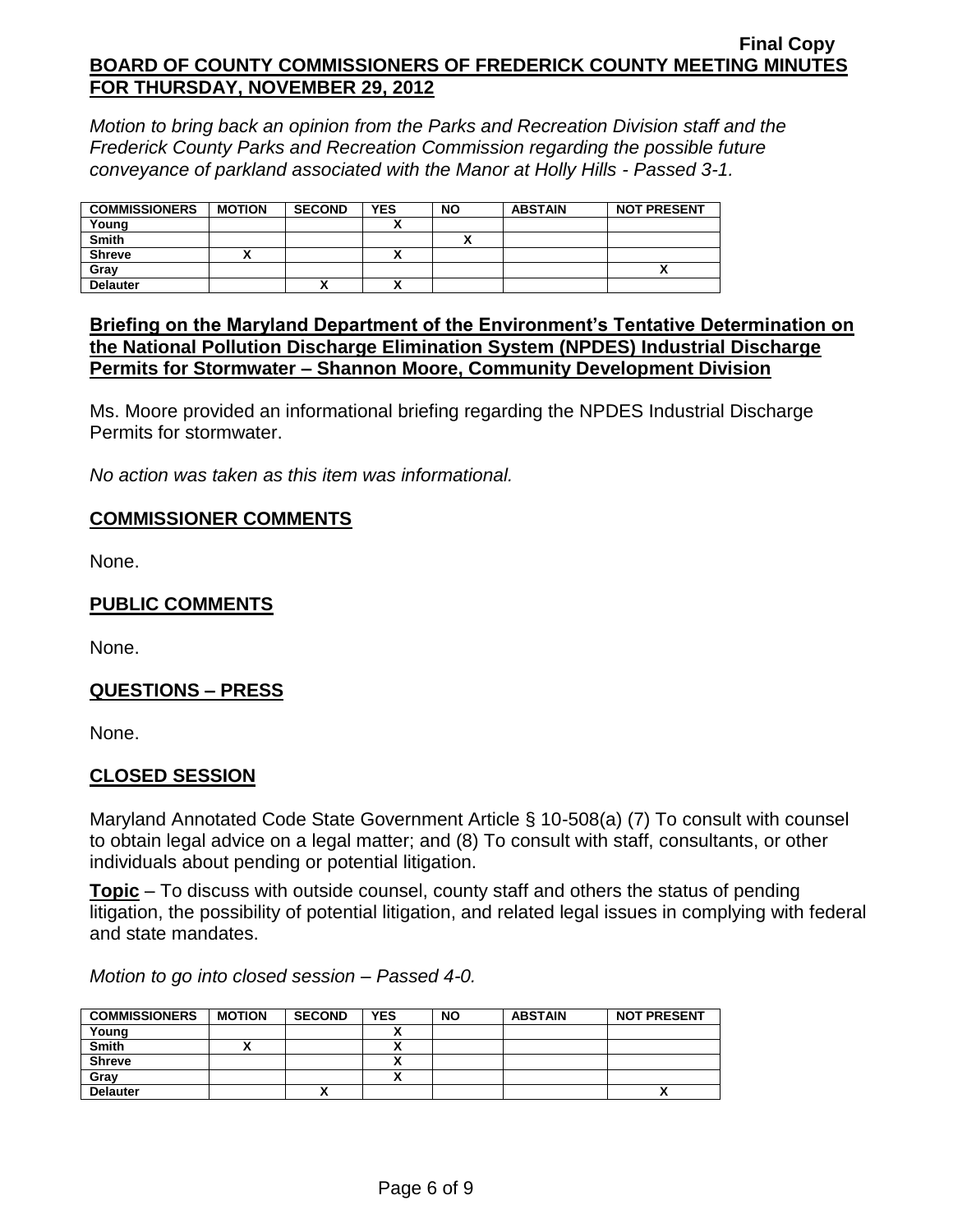# **ADJOURN**

The meeting adjourned at 1:00 p.m..

Patricia Morrow Recording Secretary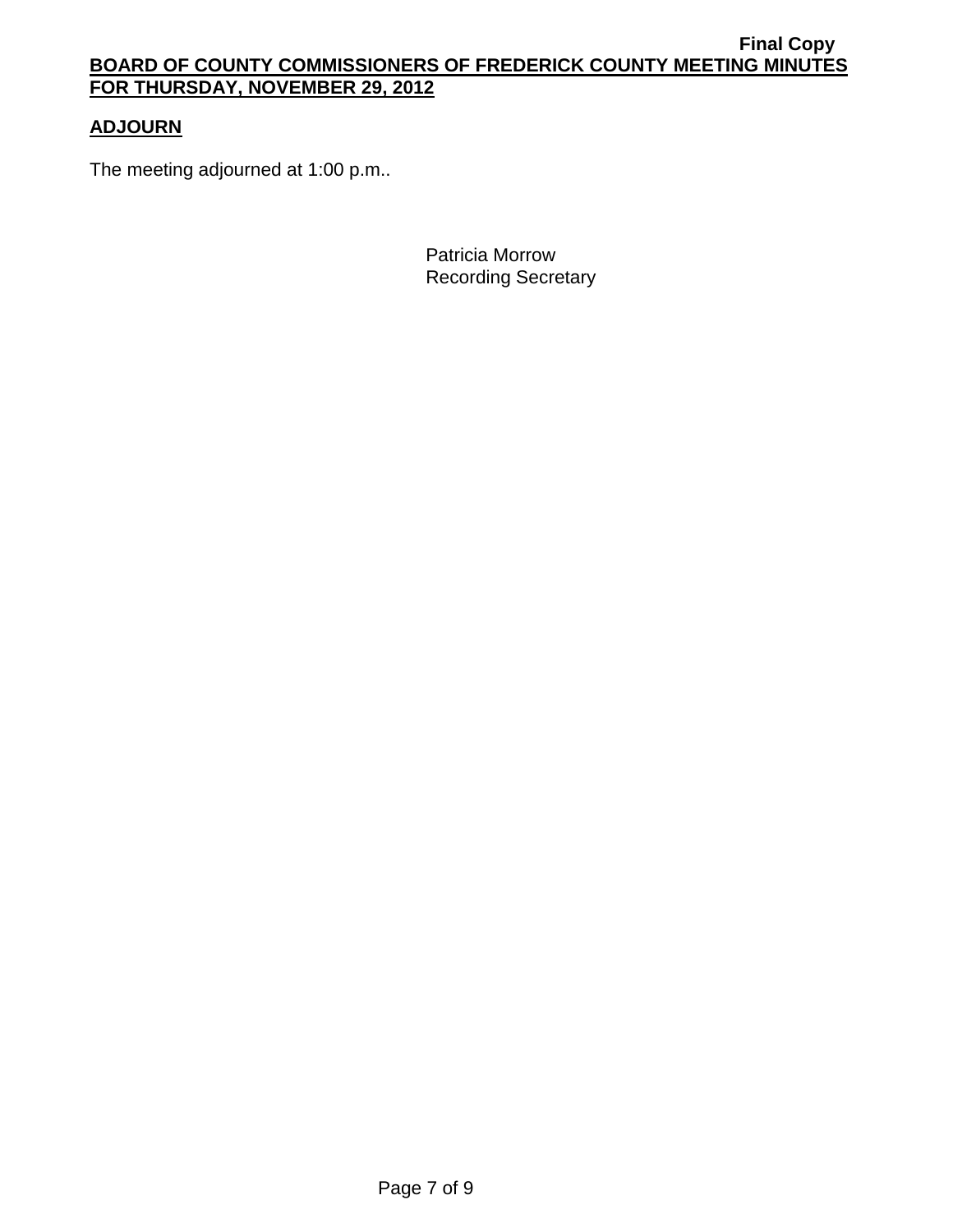# **FORM OF STATEMENT FOR CLOSING THE MEETING OF THURSDAY, NOVEMBER 29, 2012**

# **STATUTORY AUTHORITY TO CLOSE SESSION**

### **State Government Article §10-508(a):**

(7) To consult with counsel to obtain legal advice on a legal matter; and (8) To consult with staff, consultants, or other individuals about pending or potential litigation.

#### **Motion:**

Commissioner Smith moved to go into closed session under Maryland Annotated Code State Government Article § 10-508(a) (7) To consult with counsel to obtain legal advice on a legal matter; and (8) To consult with staff, consultants, or other individuals about pending or potential litigation. Commissioner Delauter seconded the motion that passed 4-0 with Commissioner Gray absent.

#### **Time and Location:**

1:00 p.m. – Third Floor Meeting Room, Winchester Hall

## **Topic to be Discussed:**

To discuss with outside counsel, county staff and others the status of pending litigation, the possibility of potential litigation, and related legal issues in complying with federal and state mandates.

Patti Morrow, Recording Secretary